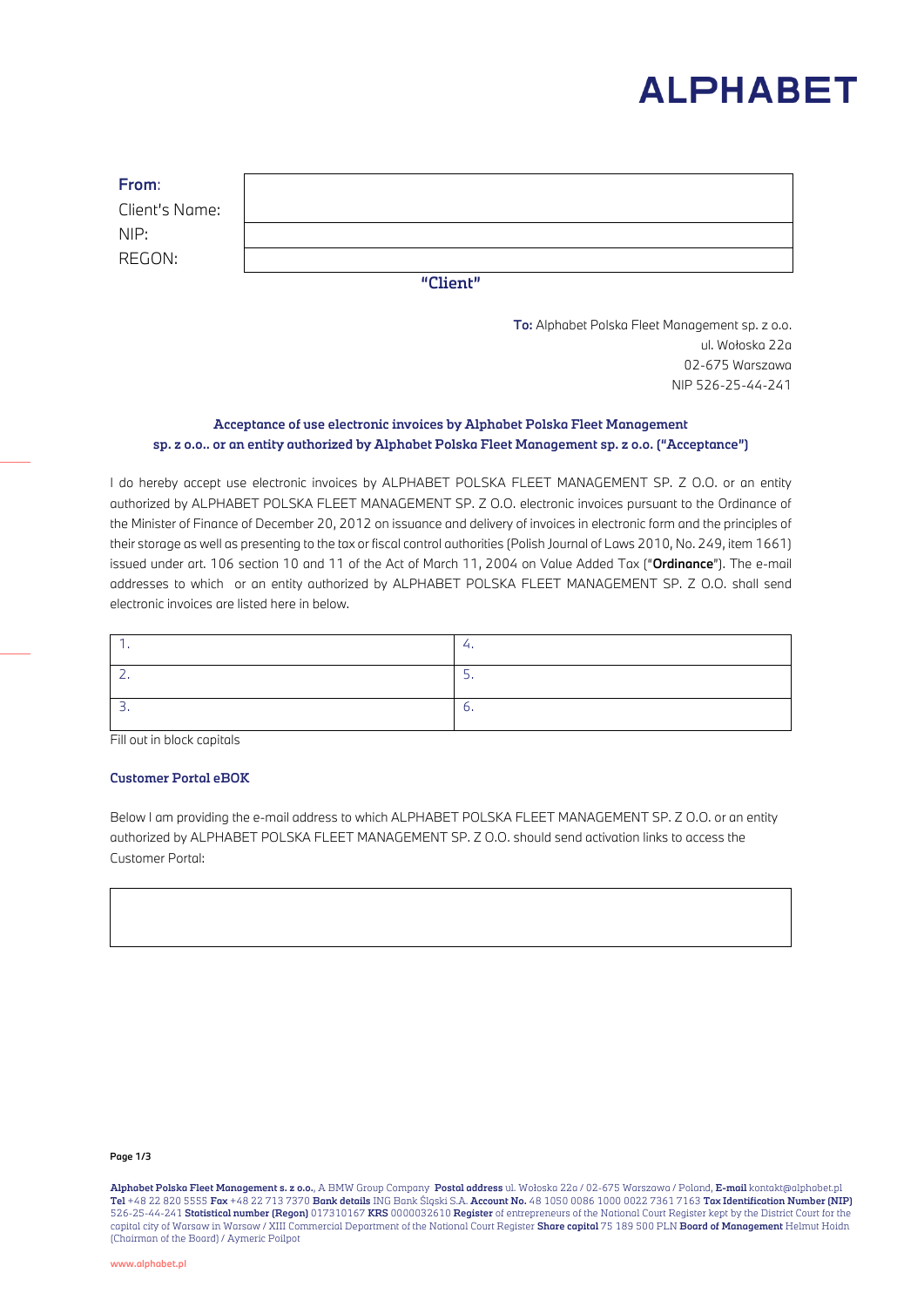# **ALPHABET**

### **Declaration of the Client:**

- 1. The present form constitutes the acceptance of issuance and delivery by ALPHABET POLSKA FLEET MANAGEMENT SP. Z O.O. or an entity authorized by ALPHABET POLSKA FLEET MANAGEMENT SP. Z O.O. of invoices in electronic form pursuant to the Ordinance as well as the acceptance of the "Principles of Issuance and Delivery of Invoices in Electronic Form", which shall be found on the following page of the document and constitute an integral part of the Acceptance.
- 2. I do hereby confirm that the moment of receiving by us the invoice issued by ALPHABET POLSKA FLEET MANAGEMENT SP. Z O.O. or an entity authorized by ALPHABET POLSKA FLEET MANAGEMENT SP. Z O.O. in the electronic form shall be the moment the message enters the mail server indicated by us.
- 3. I do hereby confirm that the confirmation of receiving by us correction of the invoice issued by ALPHABET POLSKA FLEET MANAGEMENT SP. Z O.O. or an entity authorized by ALPHABET POLSKA FLEET MANAGEMENT SP. Z O.O. in the electronic for shall be the moment the message enters the mail server indicated by us.

| Venue:                                                                                                        |  |
|---------------------------------------------------------------------------------------------------------------|--|
| Date:                                                                                                         |  |
| Name and surname<br>(seal), function and<br>signature of the persons<br>authorized to represent<br>the Client |  |

*[The terms written with capital letter used here in below shall maintain the same meaning as given to them in the Acceptance]*